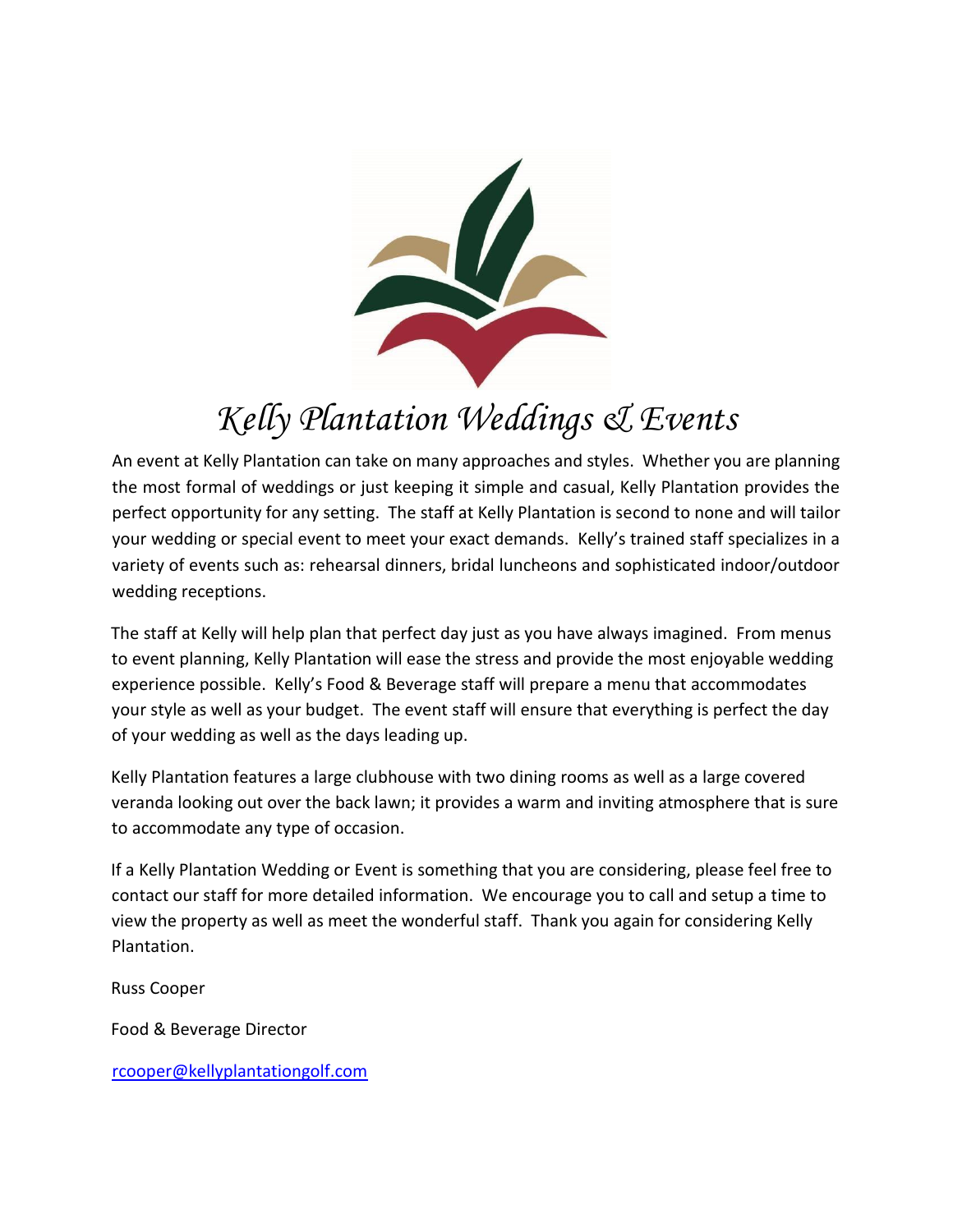# *Facility Usage Agreement*

## **Reserving Clubhouse for a Function**

Reservations are made on a first come first served basis. The Food & Beverage Director and Kelly Plantation Owner's reserve the right to refuse any function at their discretion. A reservation is complete only upon the execution by all parties of Kelly Plantation's "Facility Usage Agreement" and the receipt of payment for the reservation deposit. The reservation deposit is equal to the rental fee for the use of the Kelly Plantation Clubhouse. Fifty percent (50%) of the deposit is refundable if written notice is presented more than sixty days (60) in advance of the event. The deposit is non-refundable within sixty days (60) of any event.

## **Wedding Coordinator**

The Club requires a Wedding Coordinator to facilitate the ceremony and/or reception.

## **Fee Structure**

A rental fee for the use of Kelly Plantation Clubhouse, for reception only, will be \$3000 plus 7% tax. If ceremony is onsite, the rental fee will be \$5000 plus 7% tax. A Chef Fee of \$125 will be assessed to each event for each member of the culinary staff.

### **Function Limitations/Charges**

All fees are based on a four hour function. Any function exceeding four hours will be charged an additional \$500 per hour. Any damage that is incurred during a function will be added to the function charges. All charges are due before the completion of the function. The client must provide a credit card for functions with charges based on consumption.

If ceremony is onsite, it may not begin before 5:00pm and guests are asked not to arrive until 30 minutes before ceremony begins in order to allow enough time for completion of setup.

Due to noise ordinances inside the community, all events must conclude by 10:00pm.

## **IF payment is made using a credit card, a 4% processing fee will be applied.**

#### **Food & Beverage**

Kelly Plantation Golf Club will provide all Food & Beverages. No Food or Beverage will be brought in except that which is provided from Kelly Plantation Clubhouse (exception being wedding cakes, desserts). Charges for these services will be dependent on the type of service desired, the duration of service, the brands of beverages and the type of menu selected. Under no circumstances will any outside caterers be allowed to bring in food or beverages.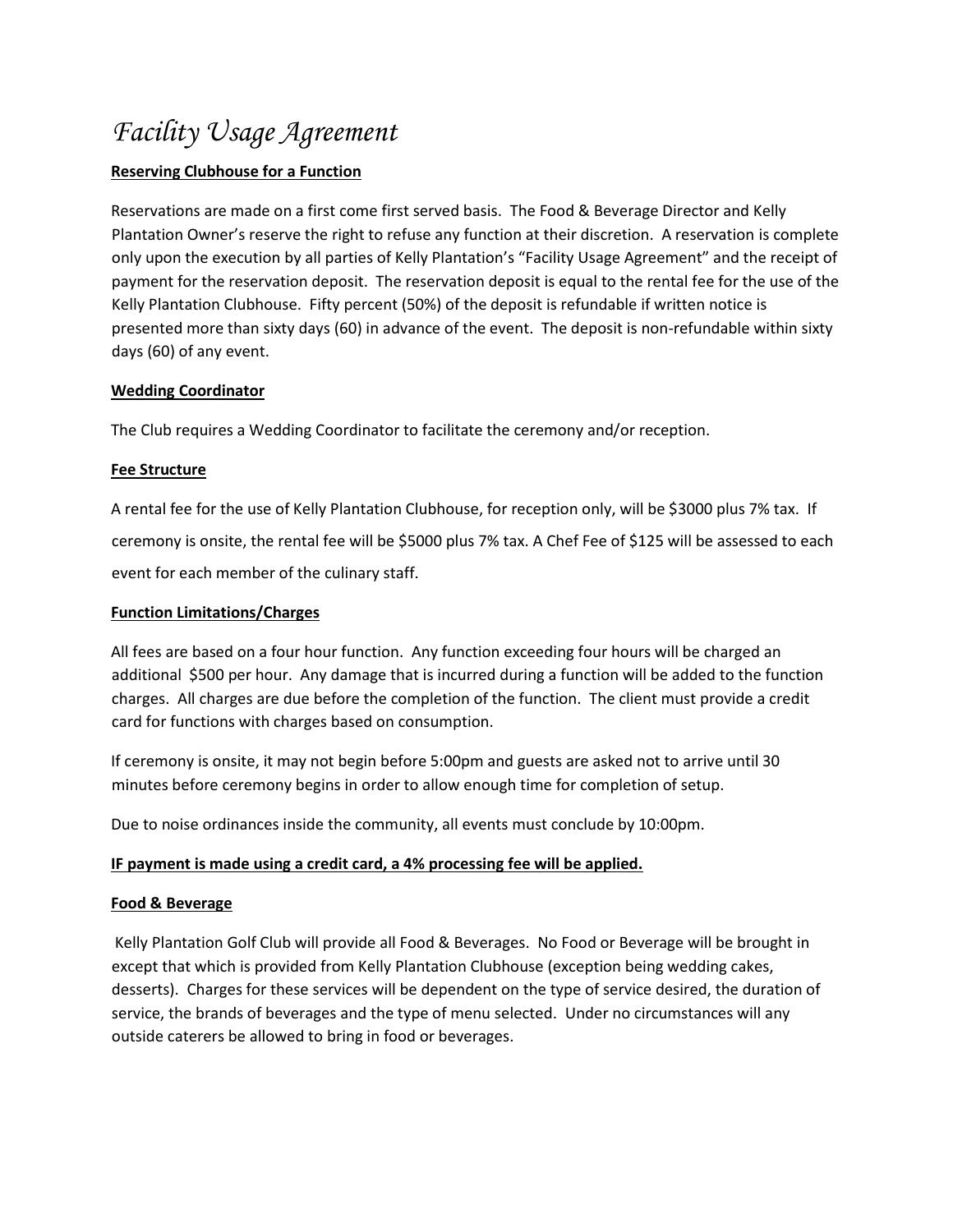#### **Food & Beverage Minimums : Prices may vary depending on specific food choices and number of items**

Package 1: Buffet-Style Reception; Menus start at \$60 per person. We will create a full menu based on your specific tastes and ideas. This package includes food only---please see below for packages including bar.

Package Includes:

Passed Appetizers during cocktail hour

Full Dinner Buffet including Salad Display, Pasta Station, Carving Station, Starch, Vegetable and other items

Package 2: Starts at \$100 per person

Includes: Beer & Wine for 4 hours

Passed Appetizers during cocktail hour

Full Dinner Buffet including Salad Display, Pasta Station, Carving Station, Starch, Vegetable and other items

Package 3: Starts \$150 per person

Includes: Full open bar for 4 hours (premium liquors, wine, & beer)

Passed Appetizers during cocktail hour

Full Dinner Buffet including Salad Display, Pasta Station, Carving Station, Starch, Vegetable and other items

#### **Additional Rental Items**

Depending on the size of an event, it may be necessary to rent additional china, silver, and glassware. A tent may also become necessary. Linens, tables and chairs, may also be required. These rentals will be coordinated through the Food & Beverage Manager. The client will be responsible for these charges.

#### **Cleaning Fee**

The Club reserves the right to assess a \$100 cleaning for each event

#### **Gratuity**

A gratuity of 25% will be assessed to all Food & Beverage functions. This gratuity is applied only to Food & Beverage Items (not labor, rental, etc…)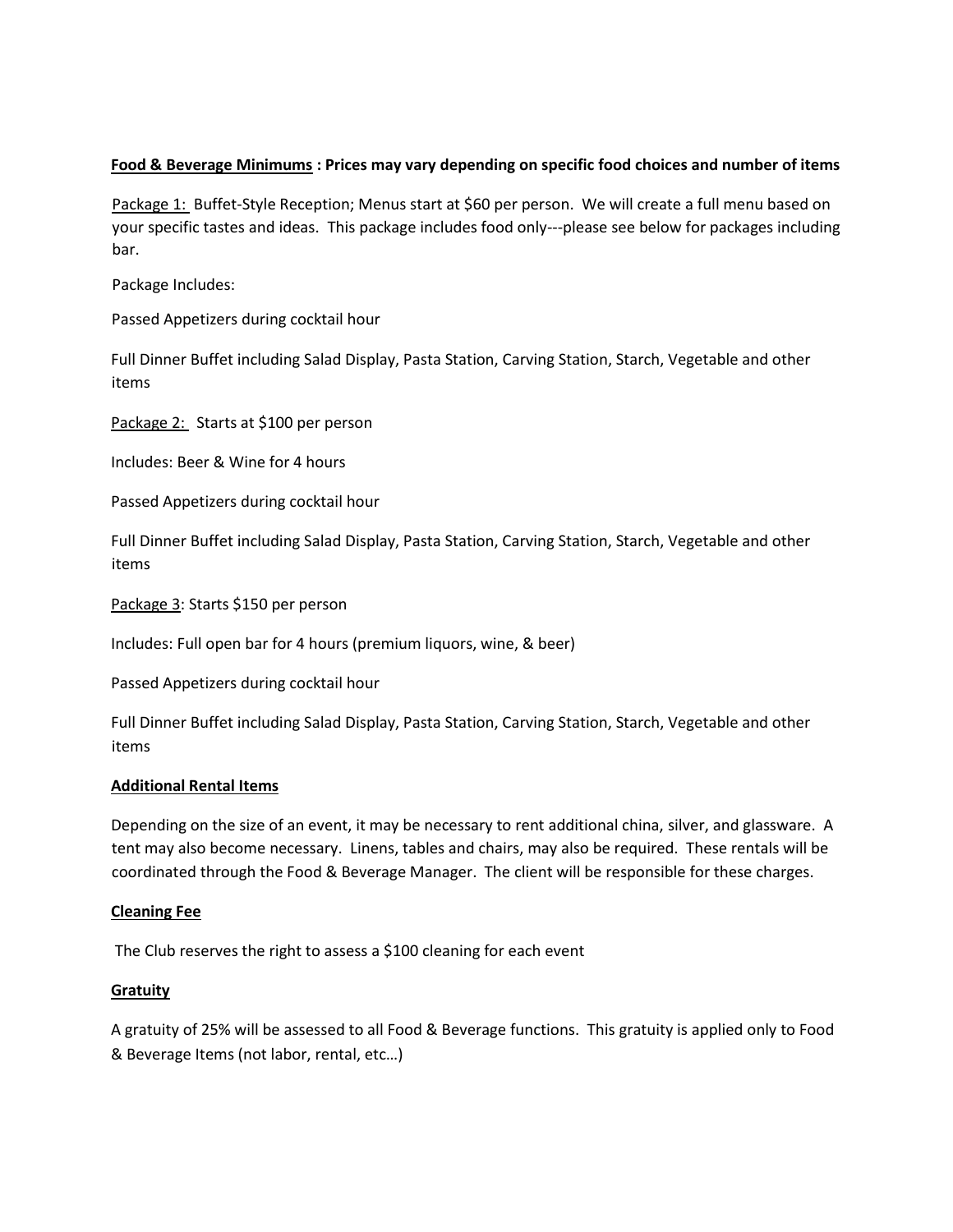### **Guaranteed Number of Guests**

The client will reserve a function with an estimated number of guests. This will begin as the guaranteed number of guests for all charges. Adjustments to the guaranteed number of guests must be made more than 10 days in advance of the function. Any adjustments to the guaranteed number of guests within 10 days of the function will not be reflected in the charges. If the number of guests exceeds the guaranteed number, the client will be charged for the actual number of guests at the function. \*\*Payment is required 10 days prior to event based on guaranteed number of guests\*\*

### **Entertainment**

The Food & Beverage Manager must approve all entertainment for functions. The client will be responsible for issuing a list of all entertainers and phone numbers. Due to noise ordinances, all music must end at 10.00pm, absolutely no exceptions.

### **Florist**

All florists are required to set their centerpieces/decorations. The Clubhouse Staff will not be responsible for handling these areas. Florists may come into decorate after 3:30pm on the day of the event. In cases where a tent is used, Florists may sometimes be able to come sooner. This needs to be coordinated through the Food & Beverage Manager.

### **Beverage Service / Responsible Vendor**

The Clubhouse will provide all beverage service and bartenders. We reserve the right to suspend service if the Staff deems it necessary to protect the premises, the guests of the client, or the Staff. Payment for beverages is due the day of the event.

## **General**

\*Setup for all events must begin after 3:30pm, unless prior arrangements have been made through the Food & Beverage Manager.

\*Sparklers are not permitted on the premises.

\*All Dance Floors must be removed the night of the event; they are not permitted to be left overnight. A charge of \$500.00 will apply for dance floors not picked up the night of the event. Any function will be terminated and the Kelly Plantation Golf Clubhouse will be closed immediately upon the discovery of any illegal substance (i.e. illicit drugs) brought to the premises by a client or any guest of a client. No persons under the 21 years of age shall be allowed to consume alcoholic beverages. Kelly Plantation Golf Club is not responsible for items of personal property left by a client or guest

\_\_\_\_\_\_\_\_\_\_\_\_\_\_\_\_\_\_\_\_\_\_\_ \_\_\_\_\_\_\_\_\_\_\_\_\_\_\_\_\_\_\_\_\_\_\_\_\_\_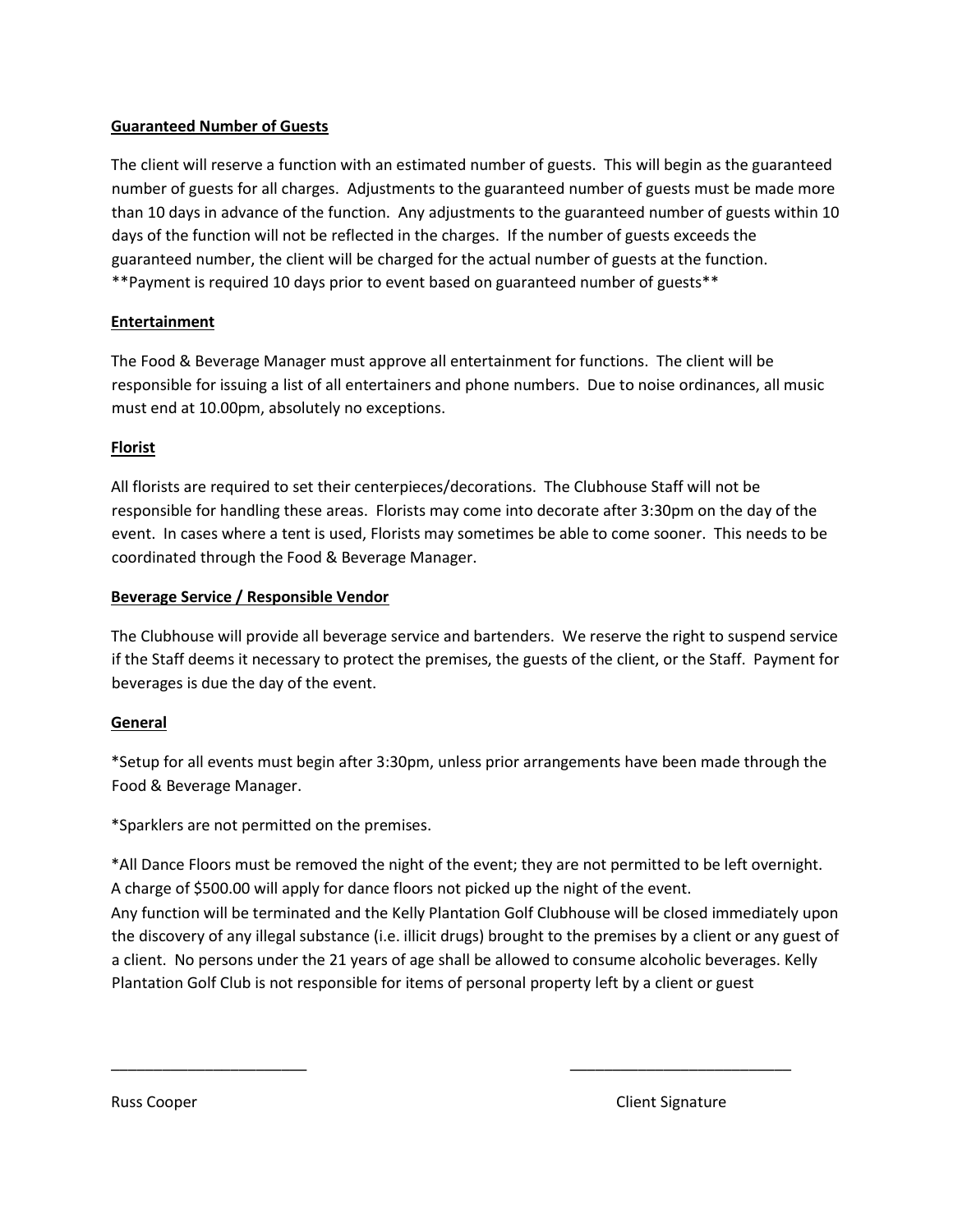# *Menu Options*

# *Cold Appetizers*

| Honey Ham with fresh pineapple skewers            | <b>Cold Cuts &amp; Mini Croissant/Rolls sandwiches</b> |
|---------------------------------------------------|--------------------------------------------------------|
| Sesame seared Ahi Tuna with soy ginger sauce      | <b>Assorted Mini Desserts &amp; Petit Fours</b>        |
| Steamed or Iced peel & eat shrimp                 | Smoked Salmon Display with capers & egg                |
| Asparagus wrapped in honey ham                    | <b>Belgian Endive with herb cream cheese</b>           |
| Olive, Artichoke, & Feta Cheese                   | <b>Prosciutto wrapped melon</b>                        |
| International Cheese Display with assorted cheese | <b>Fresh Vegetable Crudités</b>                        |
| Hummus or Eggplant Dip with pita crisps           | <b>Fresh Seasonal Fruit Display</b>                    |
| Pate de Champagne with assorted crackers          | Caprese Salad with basil/tomatoes/mozzarella           |

# *Hot Appetizers*

| Jumbo Lump crab cakes with remoulade            | Fried Chicken Tenders with dipping sauces         |
|-------------------------------------------------|---------------------------------------------------|
| <b>Fried Grouper Fingers with tartar</b>        | Grilled Scallops en croute with sweet chili sauce |
| Char-grilled Oysters with parmesan & garlic     | Petite Lamb chops au poivre                       |
| Italian sausage in puff pastry                  | Assorted petit crustless quiche                   |
| Cajun Style Shrimp in butter/                   | <b>Spring Rolls</b>                               |
| <b>Garlic Lemon Shrimp/ Southwest BBQ</b>       | Potstickers with thai sauce                       |
| <b>Buffalo Chicken Wings</b>                    | <b>Mini Chicken Cordon Bleu Bites</b>             |
| Spanikopita with spinach & feta cheese          | <b>Bacon Wrapped Scallops</b>                     |
| Chicken Satay with sweet chili sauce            | <b>Mozzarella Cheese Sticks</b>                   |
| <b>Baked Brie</b> with fruit compote & crackers | <b>Marinated Vegetables &amp; Olives</b>          |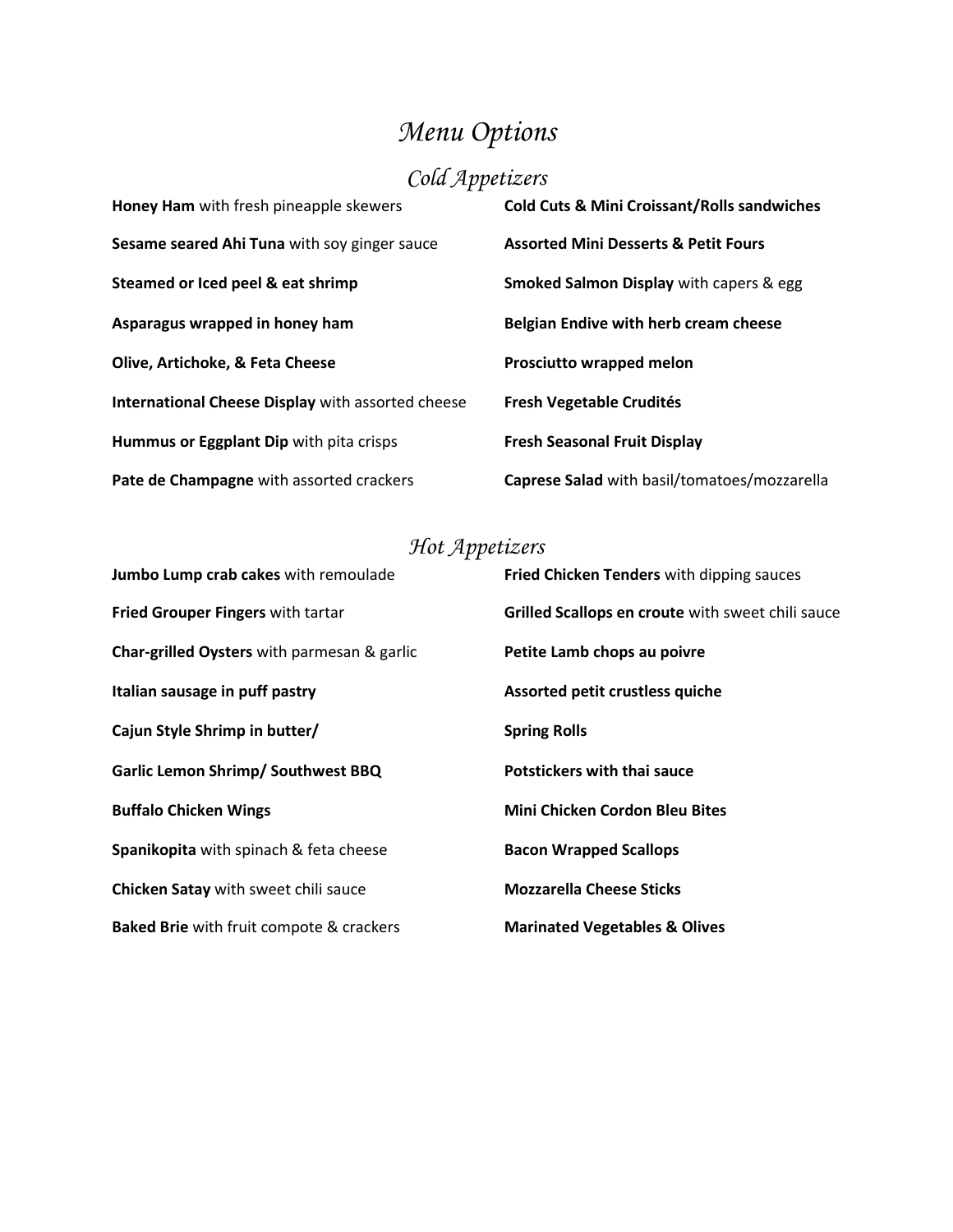*Salads* 

## **Mixed Green Salad**

With tomatoes, cucumbers, shredded cheese, bacon bits, assorted dressings

## **Mediterranean Salad**

Florida mixed greens, tomatoes, mangos, feta cheese, & hearts of palm and kalamata olives served with lemon caper vinaigrette

## **Italian Lobster Salad**

Diced lobster, shrimp, heart of palm, artichokes, Parmesan cheese, roasted bell peppers tossed with pasta and lemon caper vinaigrette

## **Apple Pecan Salad**

Florida mixed greens, bleu cheese crumbles, spicy pecans, & Granny Smith apples

with tarragon vinaigrette

# **Crispy Caesar Salad**

Romaine Hearts, French croutons, shaved Parmesan cheese and homemade dressing

# **Spinach Salad**

Fresh spinach, roasted red peppers, goat cheese, mandarin oranges & balsamic dressing

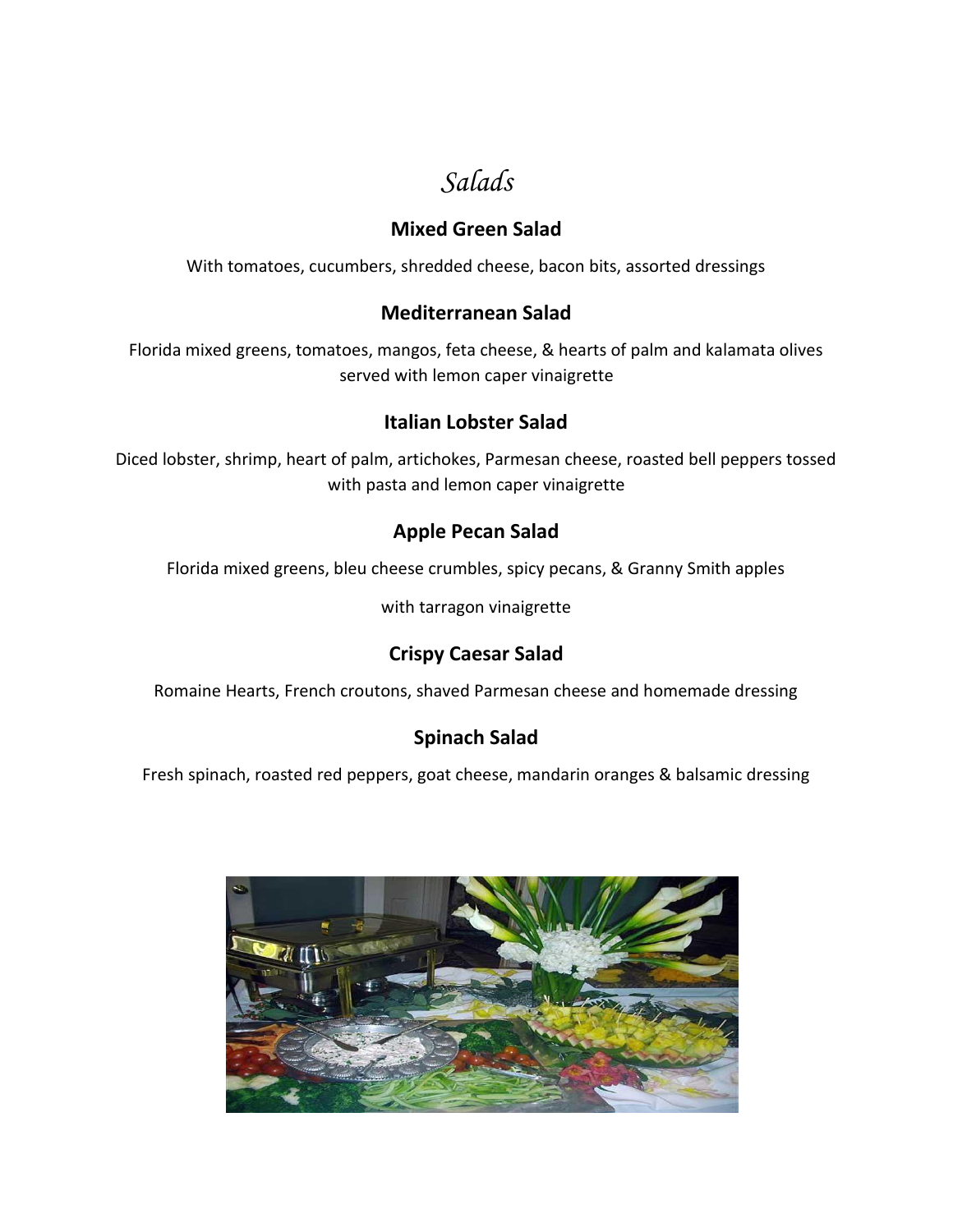# *Hot Reception Displays*

## **Chicken Entrees**

**Au Poivre** with brandy-peppercorn sauce **Marsala** with sautéed mushrooms & wine sauce

**Carbonara** with smoked bacon cream sauce **Sicilian** with fresh tomatoes/garlic/artichokes

## **Mediterranean Chicken**

With sun-dried tomatoes, fresh spinach, Feta Cheese in a tomato cream sauce

### **Au Citron**

With Fresh basil, capers & citrus beurre blanc sauce

## **Gulf Coast Shrimp or Scallops**

**Scampi** with garlic lemon chardonnay sauce **Carbonara** with bacon cream sauce

#### **Oscar**

With asparagus and pesto beurre blanc sauce

## **Franciscan**

with sun-dried tomatoes, olives, capers, artichoke, & dry white wine and freshly grated Parmesan cheese

## **Baked Fresh Filet of Grouper**

**Carbonara** with bacon cream sauce **Oreganato** with oregano, artichoke, white wine

## **Almandine**

With roasted almonds, capers, & garlic lemon sauce Dijonaise & whole grain mustard

## **Mediterranean**

With sun-dried tomatoes, fresh spinach, Feta Cheese in a tomato cream sauce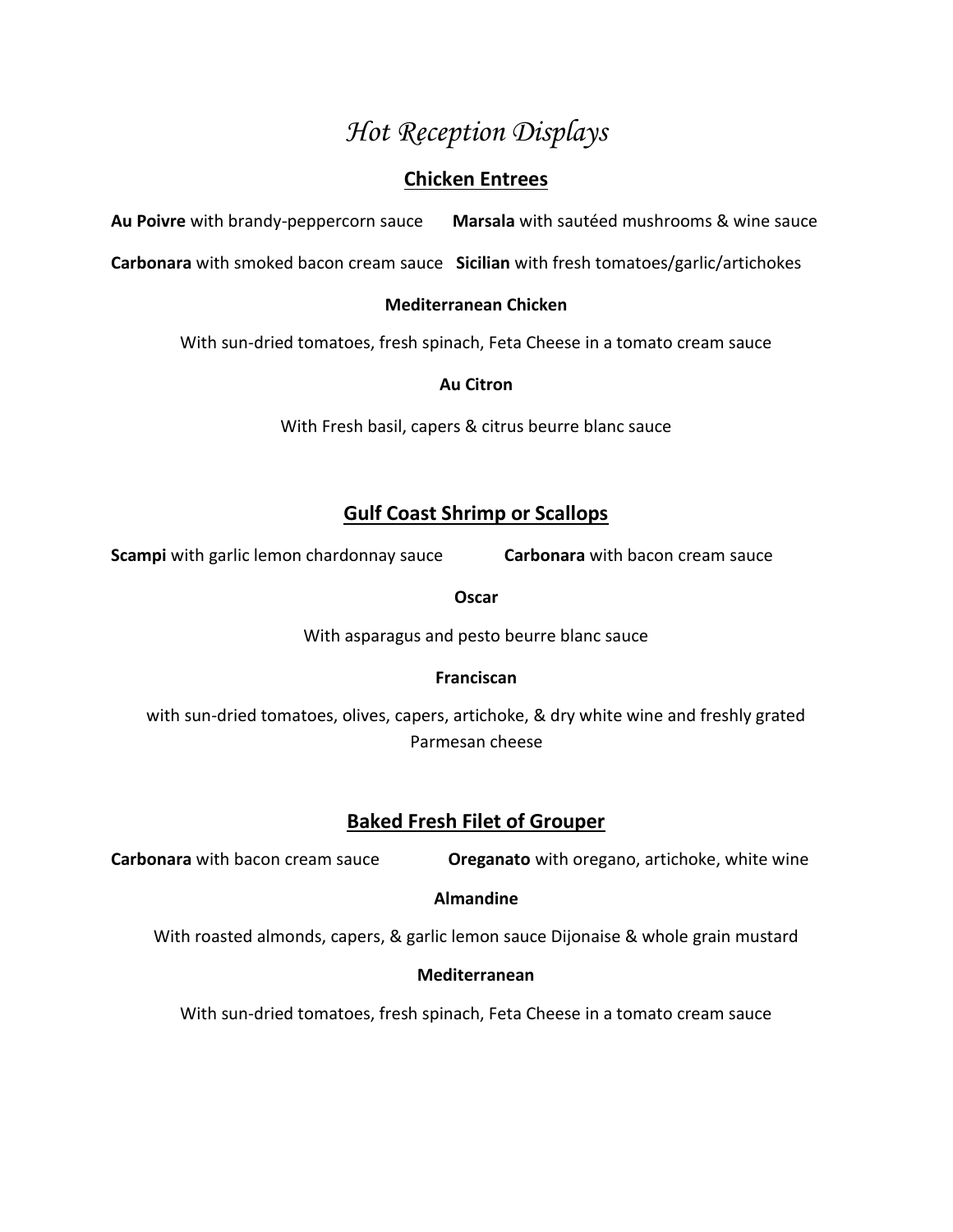# *Hot Reception Displays*

# **The Jewels of the Sea**

Shrimp, Scallops, & lobster medley with your choice of the above sauces

## **Seared Atlantic Salmon or Ahi Tuna**

With choice of soy-ginger beurre blanc, sesame teriyaki, or lemon-dill sauce

# *Carving Stations & Meat Selections*

*All Served with dinner rolls and appropriate condiments* 

*Chef Carving Fee: \$125* 

## **Slow Roasted Marinated Pork**

**Italian & German Sausage** 

**All White Meat Turkey Breast** 

**Bourbon Glazed Whole Ham** 

**Angus Beef New York Strip** 

**Slow roasted Prime Rib** 

**Center Cut Filet Mignon** 

## **Side Dishes**

| Sautéed Fresh Seasonal Vegetables           | <b>Roasted Garlic Mashed Potatoes</b> |
|---------------------------------------------|---------------------------------------|
| <b>Roasted Red Potatoes with lemon herb</b> | <b>Wild Mushroom Rice Pilaf</b>       |
| Loaded Mashed Potatoes with cheese & Bacon  | <b>Grilled Vegetable Medley</b>       |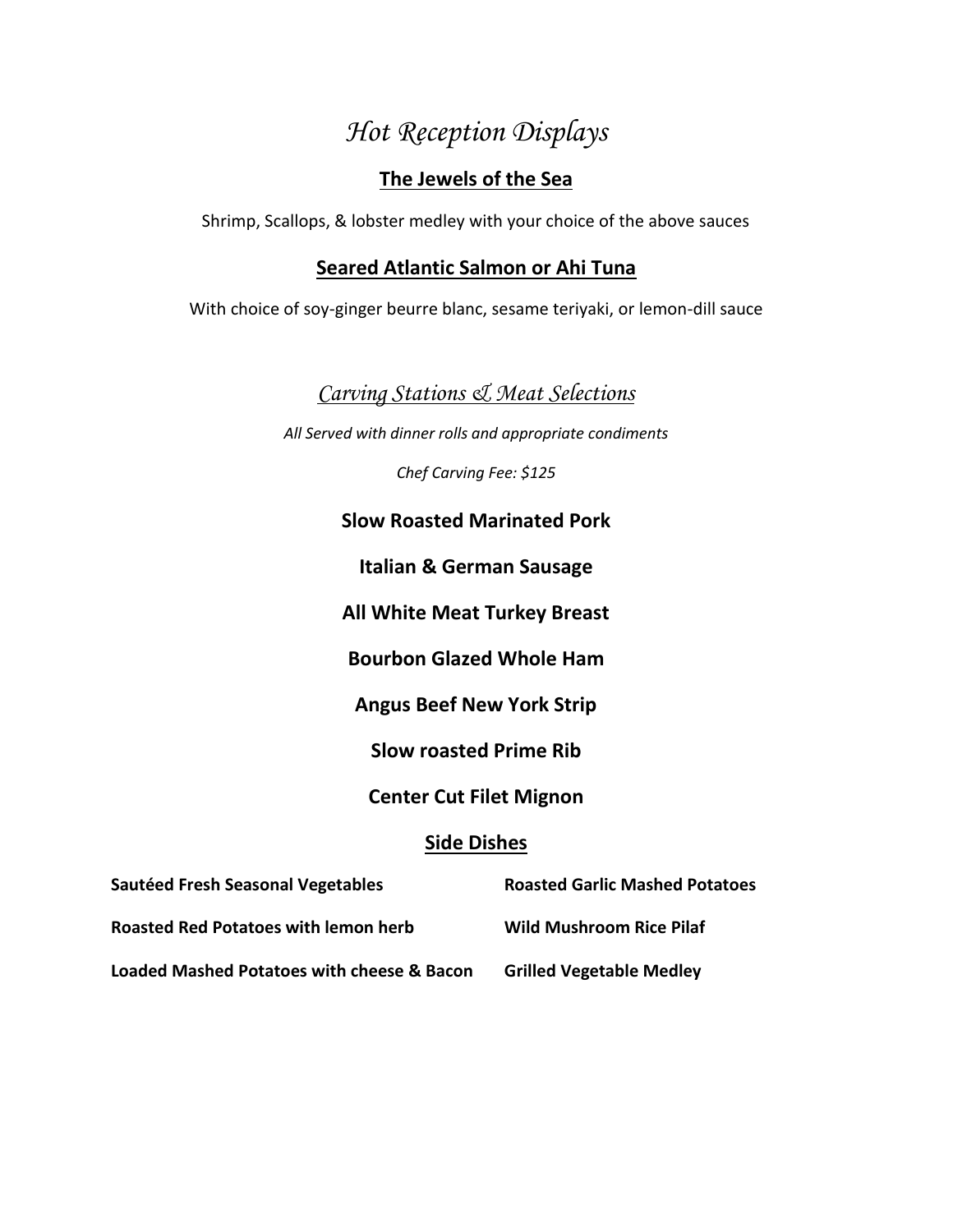# *Plated Dinner Selections*

*All Entrees served with choice of one salad, appropriate starch, Chef's choice of vegetable,* 

*dinner rolls, & dessert* 

## **Grouper Plantation**

Pan seared fresh grouper filet and jumbo lump crab cake with basil

and citrus beurre blanc

## **Grouper Oscar**

Sautéed fresh filet of grouper topped with Gulf shrimp asparagus tips

and pesto lemon sauce

# **Filet Mignon**

Char grilled center cut Angus beef filet mignon with brandy peppercorn sauce

# **Surf & Turf**

Filet Mignon and sautéed Gulf shrimp

# **Mediterranean Chicken**

Chicken breast stuffed with artichoke hearts, tomato, olives, fresh spinach and feta cheese

# **Triple Delight Seafood**

Layers of pan seared grouper, sautéed Gulf shrimp, and Maine lobster medley

in a fresh basil tomato cream sauce

# **Pecan Crusted Grouper**

Fresh filet of Black Grouper rolled in pecan flour, sautéed with chardonnay beurre blanc